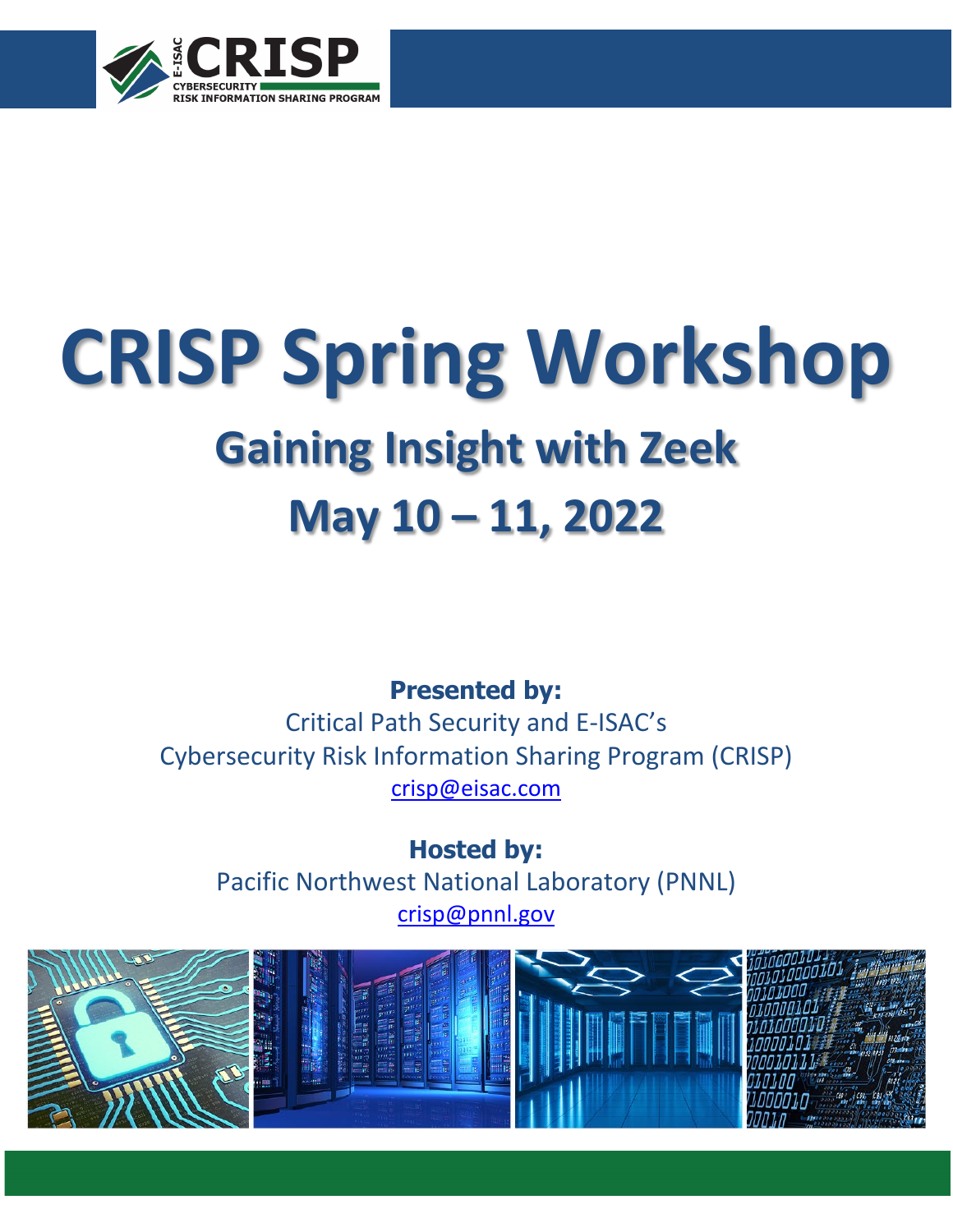## **Agenda**

Event Location: Discovery Hall at PNNL 650 Horn Rapids Road Richland, WA 99354

Format: In-person (registered attendees only); remote dial-in not available

#### **Day 1 | Tuesday, May 10**

| <b>Time (Pacific)</b> | <b>Topic and Presenter</b>                        | <b>Room</b>      |
|-----------------------|---------------------------------------------------|------------------|
| $8:00 - 9:45$ am      | Gaining Insight with Zeek - Part 1                | Horizon A, B & C |
|                       | <b>Patrick Kelley (Critical Path Security)</b>    |                  |
| $9:45 - 10:00$ am     | <b>BREAK</b>                                      |                  |
| 10:00 am $-$ 12:00 pm | Gaining Insight with Zeek - Part 1 (Resumed)      | Horizon A, B & C |
|                       | <b>Patrick Kelley (Critical Path Security)</b>    |                  |
| $12:00 - 1:00$ pm     | Working Lunch for Participants - provided by PNNL | Horizon A, B & C |
|                       | CRISP Team Introductions by E-ISAC, PNNL, and DOE |                  |

#### **Day 2 | Wednesday, May 11**

| <b>Time (Pacific)</b> | <b>Topic and Presenter</b>                                    | <b>Room</b>      |
|-----------------------|---------------------------------------------------------------|------------------|
| $8:00 - 9:45$ am      | Gaining Insight with Zeek - Part 2                            | Horizon A, B & C |
|                       | <b>Patrick Kelley (Critical Path Security)</b>                |                  |
| $9:45 - 10:00$ am     | <b>BREAK</b>                                                  |                  |
| 10:00 am $-$ 12:00 pm | Gaining Insight with Zeek - Part 2 (Resumed)                  | Horizon A, B & C |
|                       | <b>Patrick Kelley (Critical Path Security)</b>                |                  |
| $12:00 - 1:00$ pm     | Working Lunch for Participants - provided by PNNL             | Horizon A, B & C |
|                       | Q&A Session with Frank Honkus (E-ISAC), Jeffrey Mauth (PNNL), |                  |
|                       | Michael Toecker (DOE CESER)                                   |                  |

#### **Course Syllabus**

Instructor: [Patrick Kelley](#page-3-0)

Course Web: https://www.criticalpathsecurity.com

#### **Course Description**

Zeek is a great open-source tool that allows you to monitor your network and analyze events within it. This course will teach you about this tool, and how to configure and use it within your network to suit your needs.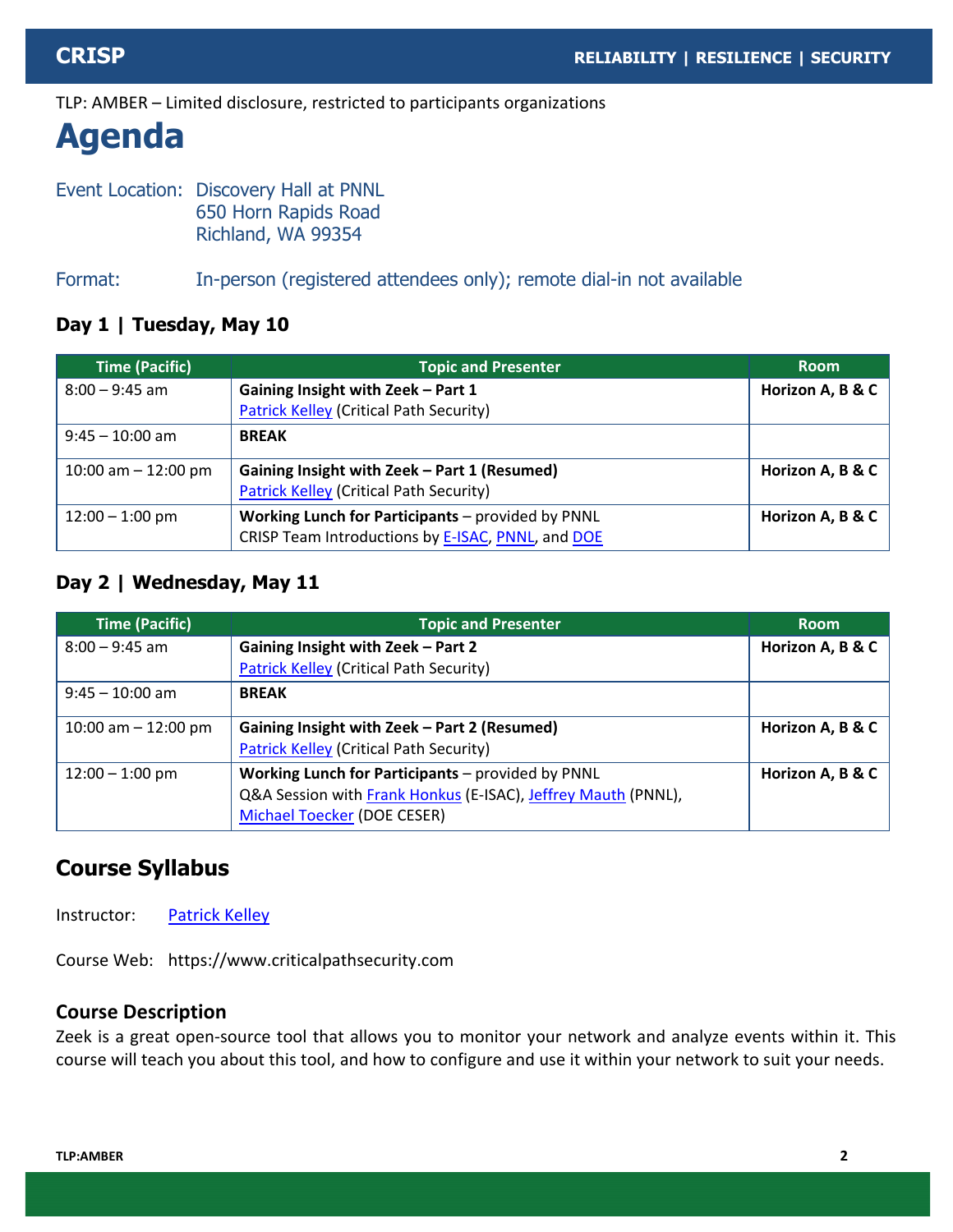#### **What Students will Learn**

Zeek is network event-based monitoring and analysis tool used by many organizations around the world. It enables users to see the traffic going through their networks and respond to it in several different ways. This course will teach the user how to configure, use, and customize this tool to discover attackers on the network, perform in-depth forensic investigations, and resolve network issues. In this course, Gaining Insight with Zeek Training, the student will learn how to install and configure Zeek, how to use it, how it functions, and where to place it on the network. First, the student will learn about Zeek, deployment types, placement, and functionality. Next, the student will learn how to install popular Zeek packages and threat intelligence, followed by understanding the Zeek outputs. Finally, the student will explore the language Zeek uses and how they can use it to help your environment, along with customizing and deploying Zeek scripts. When the student is finished with this course, they will have an in-depth understanding of Zeek and be able to use it effectively to defend their networks.

#### **Course Objectives**

At the end of this course students should know:

- How Zeek works and what are the proper use cases
- **The Zeek deployment types and proper placement on the network**
- How to install Zeek on Ubuntu Linux
- How to install popular Zeek packages
- How to review protocol logs and Zeek outputs
- How to leverage Zeek Threat Intelligence Feeds
- How to understand Zeek scripts and how to customize them

#### **Course Materials**

A laptop will be required for this course. It is recommended that the laptop have 8GB of RAM and VirtualBox installed. Though instruction will be provided on how to properly install Zeek, for sake of time and brevity, VirtualBox images will be provided of Ubuntu with Zeek installed, along with an image with test traffic to replay for analysis. At the conclusion of the training, a PowerPoint presentation will be provided to students. It is recommended that students be prepared to take notes.

#### **Course Format**

This course will be provided in two (2) four-hour sessions. This will provide the student with the opportunity to clear any potential challenges with installation and traffic replay between the individual sessions. As each student might provide sensitive information regarding their own internal networks, this course will not be recorded. A recorded version of the course, without user questions will be provided at a later date.

#### **Course Training Room Policies**

Students are expected to adhere to the following:

- Students should be on-time and ready to begin at the assigned class time.
- Cell phones and mobile devices should be turned off.
- Only respectful classroom discussions, comments, and questions relevant to the current topic will be allowed.
- No video or audio taping of classes is allowed.

#### **TLP:AMBER 3**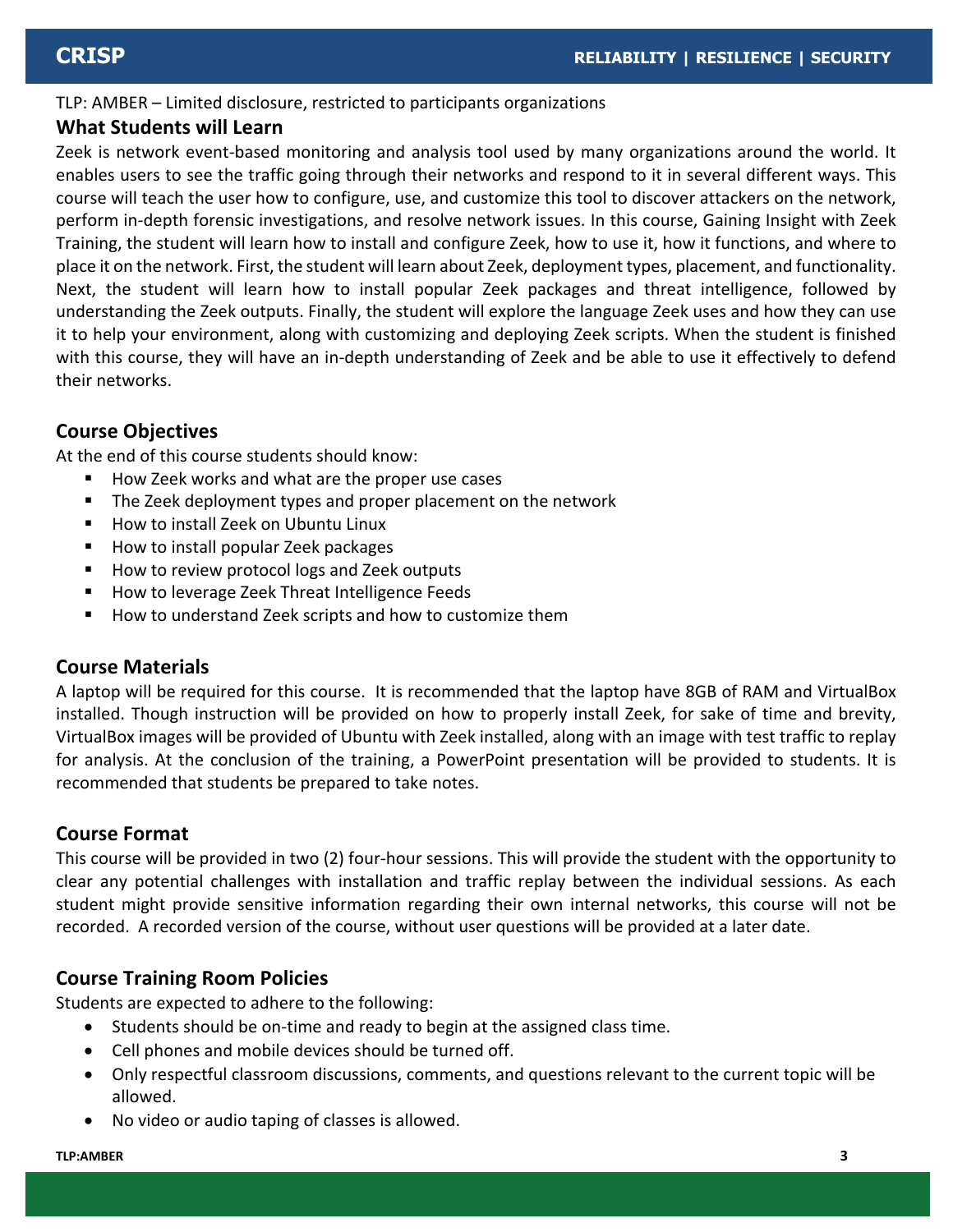## <span id="page-3-0"></span>**Biographies**

#### **Course Instructor**



**Patrick Kelley,** Chief Technical Officer Critical Path Security

Patrick is an experienced security researcher and public speaker with 25 years of industry experience. With his knowledge of information security and how it applies to a wide array of industry verticals, he works as the chief technology officer for Critical Path Security.

Patrick and the Critical Path Security team use their breadth of experience and depth of knowledge to solve security problems that are unique to their clients' organization, as well as those that typically plague the corporate and energy landscape. His clients span numerous industries, including retail, manufacturing, healthcare, defense, national power grid, financial services, and ultra-high net worth individuals.

He is frequently interviewed and quoted by Forbes, Fortune, Motley Fool, NBC News, The Guardian, and speaks at numerous conferences around the world each year.

#### <span id="page-3-1"></span>**Electricity Information Sharing and Analysis Center (E-ISAC)**



**Frank Honkus,** Associate Director of Intelligence Programs and CRISP Program Manager

Frank Honkus supports the cybersecurity of electric utilities members of CRISP through ensuring growth of the program and refinement of technical capabilities, reporting, and information sharing. Prior to joining the E-ISAC, Frank supported the Department of Energy's Office of Intelligence and Counterintelligence analyzing CRISP data for anomalous and malicious cyber activity. He was the red team lead and wrote the foundational mitigation and recovery sections for the Joint Base Architecture for Security Industrial Control Systems (J-BASICS) Joint Test, and supported the United

States Cyber Command focusing on cyber threats to operations technology systems. He received his Masters in Public and International Affairs (MPIA) with a major in Security and Intelligence from the University of Pittsburgh's Graduate School of Public and International Affairs, and received a dual major in History and Political Science from the University of Pittsburgh.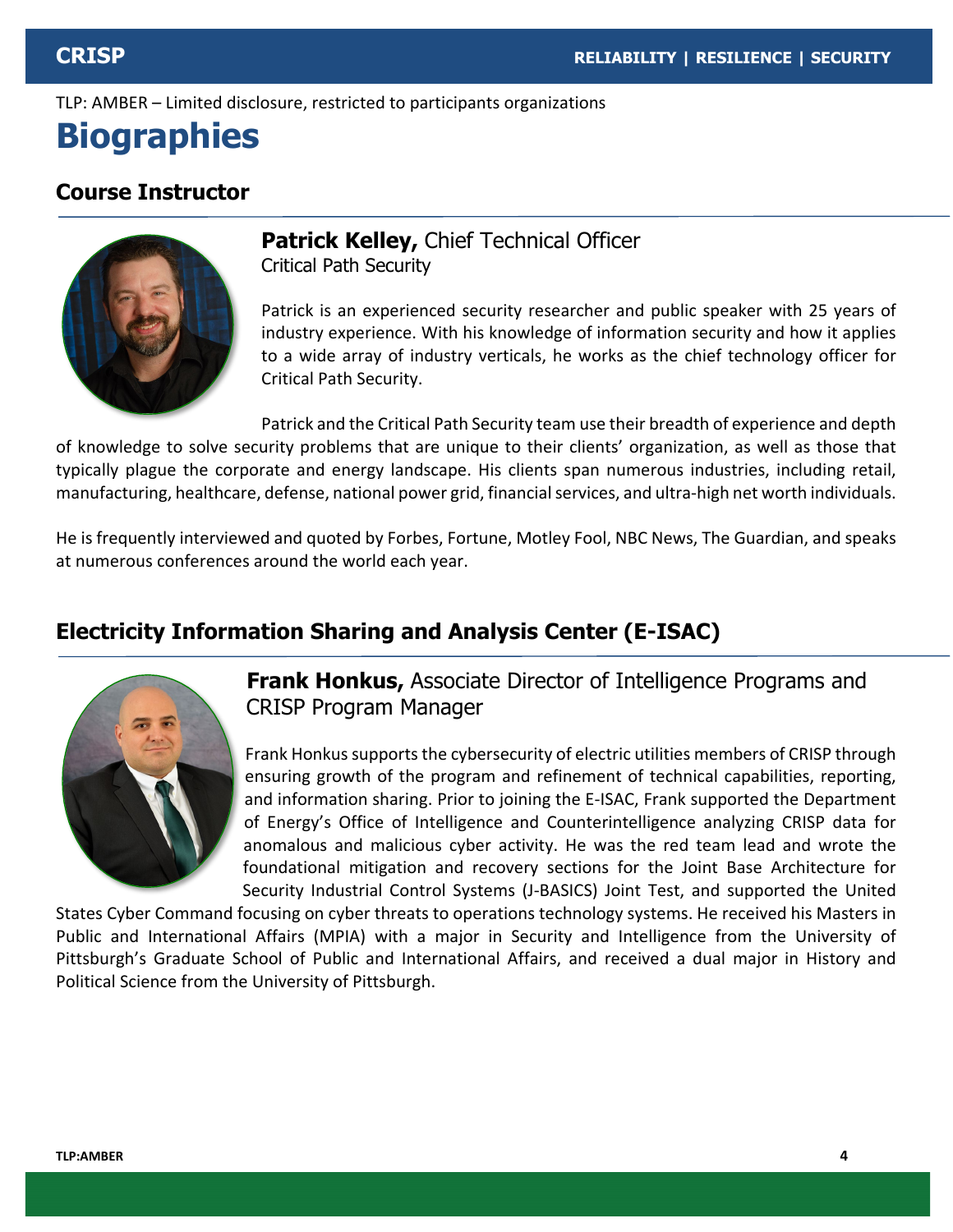

<span id="page-4-1"></span>

Colin Stuver is a Program Specialist for CRISP at the E-ISAC, joining in 2018. In his role, Colin serves as one of the primary points of contact for all financial, contractual, and programmatic matters related to CRISP, as well as fostering valuable relationships with new and existing participating utilities and government partners. Prior to joining the E-ISAC, Colin served as a project manager and research analyst for the world's fastest-



#### **Irene Tzinis,** CRISP Program Analyst Electricity Information Sharing and Analysis Center (E-ISAC)

growing commercial real estate firm at Avison Young.

Irene Tzinis joined the E-ISAC in April 2021 to help provide outreach and strategic engagement for the CRISP program. Prior to the E-ISAC, Irene was with ASRC Federal for eleven years as a senior communications specialist supporting NASA's Space Communications and Navigation program office at NASA Headquarters in Washington, DC. Irene also served two years with ASRC Federal at NASA's Goddard Space Flight Center in Greenbelt, MD as a technology transfer specialist. She is the recipient of numerous NASA awards, including the 2019 Space Flight Awareness Honoree award. She received

her Masters in Public and International Affairs from the University of Pittsburgh's Graduate School of Public and International Affairs and her Bachelors in International Studies with minors in Political Science and German from Millersville University.

#### <span id="page-4-0"></span>**Pacific Northwest National Laboratory (PNNL)**



#### **Jeffery Mauth,** Senior Project Manager

Jeffery Mauth is a Senior Project Manager at the Pacific Northwest National Laboratory, joining the Lab in 1994. Starting in 1998, Jeff has worked closely with DOE-IM, and the DOE-IN to establish and operate the wide area network security monitoring capability for the Department of Energy. In 2009, working with DOE-OE, he established and continues to manage the Cyber Risk Security Information Sharing Program (CRISP) for the energy sector to continuously enhance the security of the energy sector. Prior to his work in network security monitoring, Jeff served as the

PNNL Senior Network Engineer, deploying and managing high performance network architectures and highperformance wide area networking. Jeff has 31 years of experience, with the last 20 years focusing on wide area networking security monitoring, cyber intelligence, big data processing and analytics, and high-performance networking.